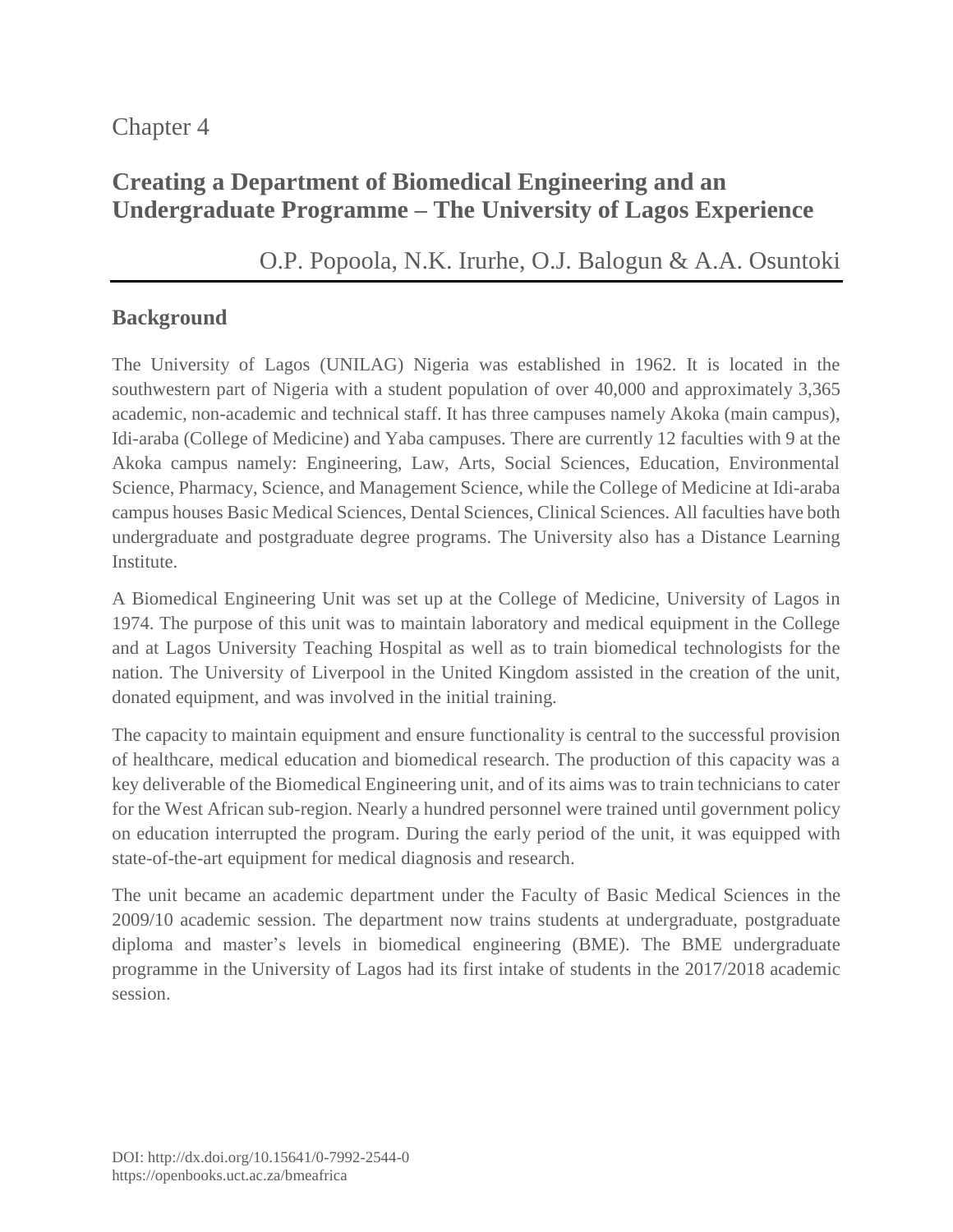## **The Department of Biomedical Engineering**

#### *Location*

The process of starting an undergraduate degree programme in the Department of Biomedical Engineering (which operated only at postgraduate level in the Faculty of Basic Medical Sciences, College of Medicine, until 2017) generated a debate on the domiciliation of the programme and the Department. This is quite understandable. The arguments were along the lines of the definitions implied by "biomedical" or "engineering", special interests e.g. ownership of programmes, and the nuances of individual preferences. In an attempt to objectively resolve the debate some questions were considered:

- a. What effects will proximity to lecture halls and laboratories have on the students (especially where they have to take courses at locations that require inter-campus commuting)? *The main campus and Idi-araba campus are only about 5.5 km apart however traffic between them can sometimes be chaotic.*
- b. What is the likely effect of the location of the programme on the professional identity of the undergraduate students? *At UNILAG, all engineering programmes were in the Faculty of Engineering.*
- c. Which is/are the appropriate body/bodies responsible for licensing, accrediting and regulating the practice of BME in the country? *Engineering programmes are regulated by COREN in Nigeria.*
- d. Where are the majority of teaching resources for this programme (such as personnel, labs etc.) located?
- e. How best will the domiciliation of the programme enhance the interaction between students, their professional peers, and lecturers from the different faculties and departments in the medical school?
- f. How can administrative bureaucratic bottlenecks be minimised or eliminated in managing multidisciplinary faculty members so as not to be counterproductive?

It was resolved by the university Senate that the undergraduate biomedical engineering programme be domiciled in the Faculty of Engineering but co-located in the College of Medicine for student training.

### *What should the Department be called?*

There is a diversity of nomenclature, focus and scope of BME around the world. In some climes, the 'bio' is separated from 'medical' to make a distinction between biological engineering and medical engineering. Quite often, the term biomedical engineering was used interchangeably with bioengineering. The usage of these terms often suggested the application of engineering principles to biology, medicine or both. While the former deals with engineering applications in medical sciences and clinical practice, the latter deals with applying biological engineering techniques to understand and control biological organisms. In our own case, there was a debate over the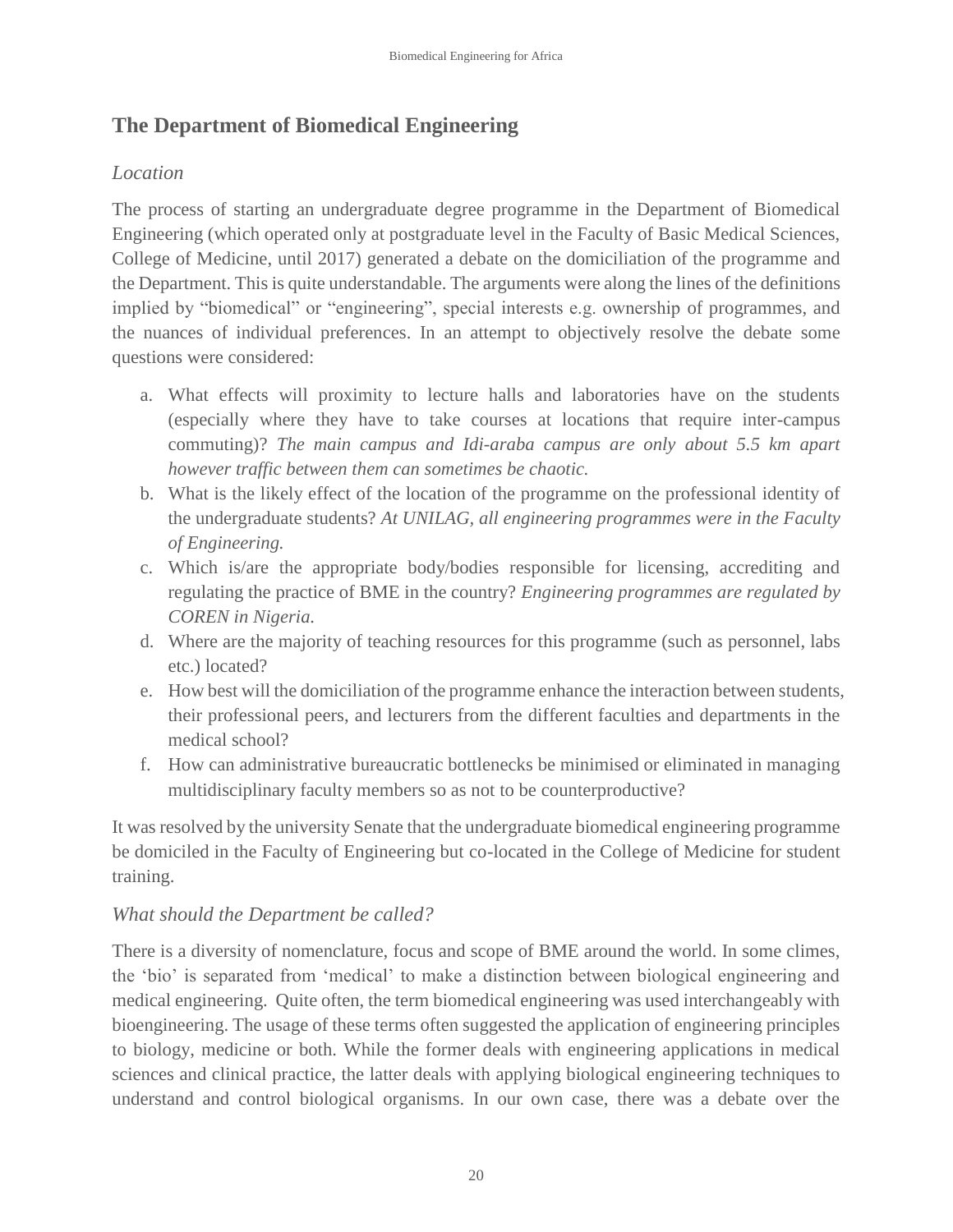appropriate name for the programme at the level of seeking of University Senate approval for the undergraduate programme. One school of thought felt it should be "Biomedical Sciences and Engineering" while another felt it should retain the existing "Biomedical Engineering". The University Senate resolved to retain the existing name.

### **The undergraduate BME program**

#### *Why an undergraduate degree programme in BME?*

University of Lagos has offered a post-graduate diploma (PGD) in BME since the 2012/2013 academic session, and a master's degree (MSc) in BME since 2013/2014. Applicants were admitted from a broad range of disciplines namely sciences, engineering, and medicine. Those with first degree in engineering, mathematics, physics and computer science are admitted directly to the MSc programme while others are required to go through the PGD program.

Our experience is that while those without an engineering background lacked the basic numerical and computational skills required for BME, the engineering students lacked the basic knowledge in biological and medical sciences. Lecturers had to go back to basics (the undergraduate curriculum in the relevant subject areas) in order to make up for the knowledge gap. This made it difficult for most students to attain the desired learning goals within the stipulated time. It also affected the quality of research output. These challenges underscore the critical need to introduce and undergraduate BME program. It is expected that these identifiable difficulties at the postgraduate level will be taken care of at the undergraduate level, so that students entering the master's programme will be adequately prepared.

Moreover, opportunities abound locally and globally in both the private and the public sectors for biomedical engineers. From medical device manufacturers, hospitals, educational and research institutions, to government and non-government agencies there is an ever-increasing demand to employ engineers who can provide solutions to health challenges. Expensive medical equipment is often either grounded or moribund in many health facilities in Nigeria because they were not originally designed for this climate. Over-dependence on imported medical devices leads to prolonged downtime, loss of revenue and poor patient management in the health sector.

The aim of the programme is to offer comprehensive interdisciplinary training in biomedical sciences and engineering that will position our graduates for innovation in the healthcare industry and research. We endeavour to produce graduates that are resourceful, creative, knowledgeable and able to perform the following functions:

- design and supervise the implementation of biomedical engineering projects;
- design and create products with suitable production techniques for the healthcare industry;
- install, maintain, and optimize the performance of, complex biomedical engineering systems in our environment;
- adapt and adopt foreign technology in solving local biomedical engineering challenges;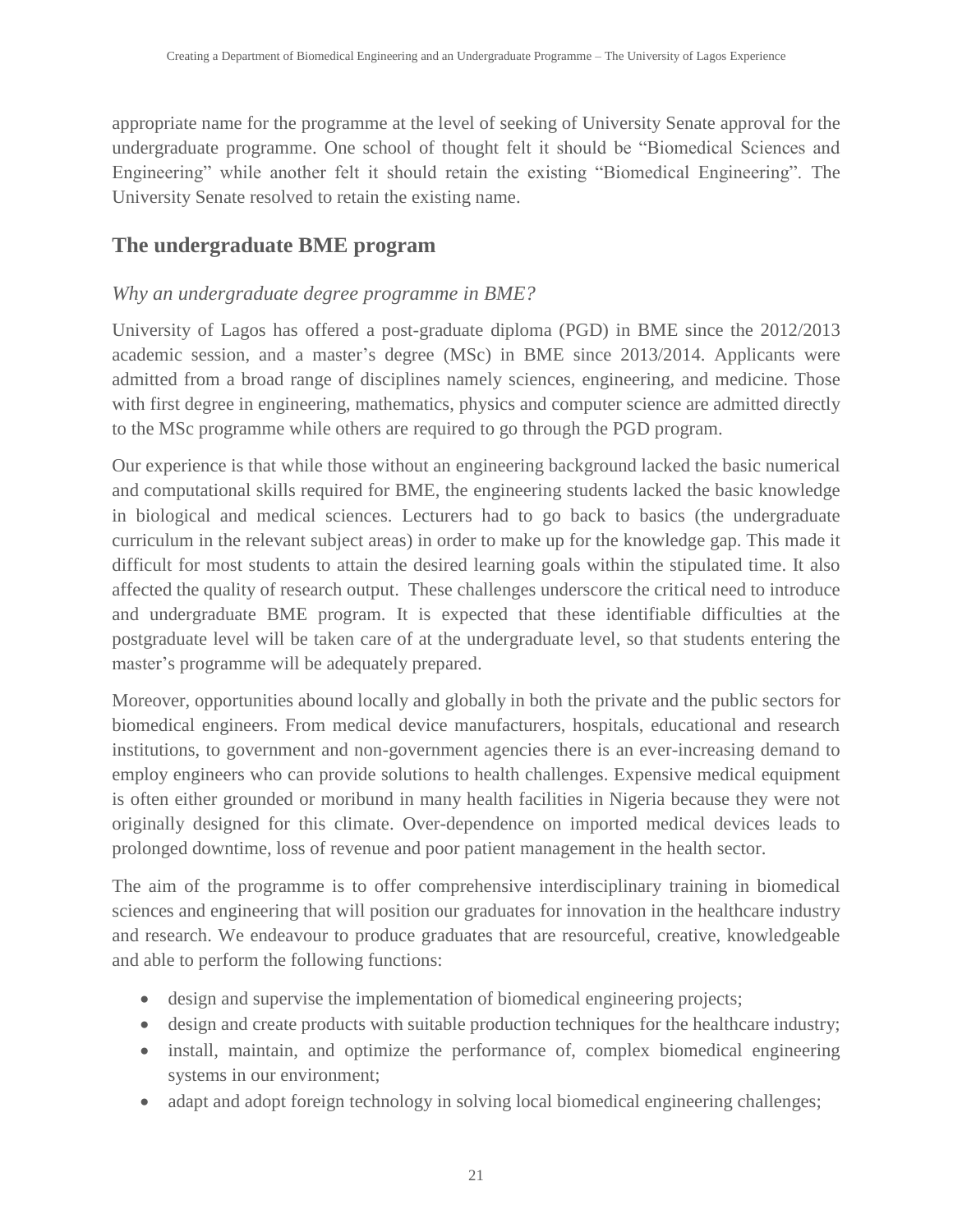- inspire original thought and sound professional judgment in the execution of biomedical engineering tasks;
- manage people of diverse skills and interests, machines, materials and funds;
- boost local problem-solving capability by improving indigenous technology; and
- develop a research culture towards sustainability of healthcare solutions.

## *Design of the curriculum*

In 2011, the University applied to the National Universities Commission (NUC) for approval to commence with an undergraduate degree programme in biomedical engineering. Resource verification was done that year but approval was "put on hold" because there was no existing Benchmark for Minimum Academic Standard (BMAS) for biomedical engineering. This became a challenge which the Department of Biomedical Engineering took up on behalf of the University.

In 2014, UNILAG submitted a draft BMAS to the NUC which was a significant contribution to the development and adoption of a national standard which to be used by NUC for the approval of biomedical engineering programs in Nigeria. Official approval from NUC to commence the programme in UNILAG came in October 2017 and thus the Joint Admission & Matriculations Board (JAMB) gave admission in the 2017/2018 academic session to 27 pioneer students.

The question of what model of curriculum to design was resolved after a global survey of BME curricula, and adaptation of some components of the existing curricula of the University of Liverpool and Northwestern University to suit local needs. Programme contributions and appraisal came from the Council for Regulation of Engineering in Nigeria (COREN) – the professional regulatory body for engineering in Nigeria, and other experts in academia, industry and health at home and abroad.

The curriculum was predominantly developed to meet local needs but applying international best practices. It was tailored to equip our graduates with competence, skill and possibly specialisation in any of the following core areas: biomedical devices, biomechanics and biomaterials (prosthetics design and fabrication), and biomedical modelling. These are in demand both locally and internationally.

Figure 1 shows the distribution of courses in the 5-year programme across basic sciences, engineering, medical sciences, general studies, languages and industrial work experience (the students' industrial work experience scheme – SIWES).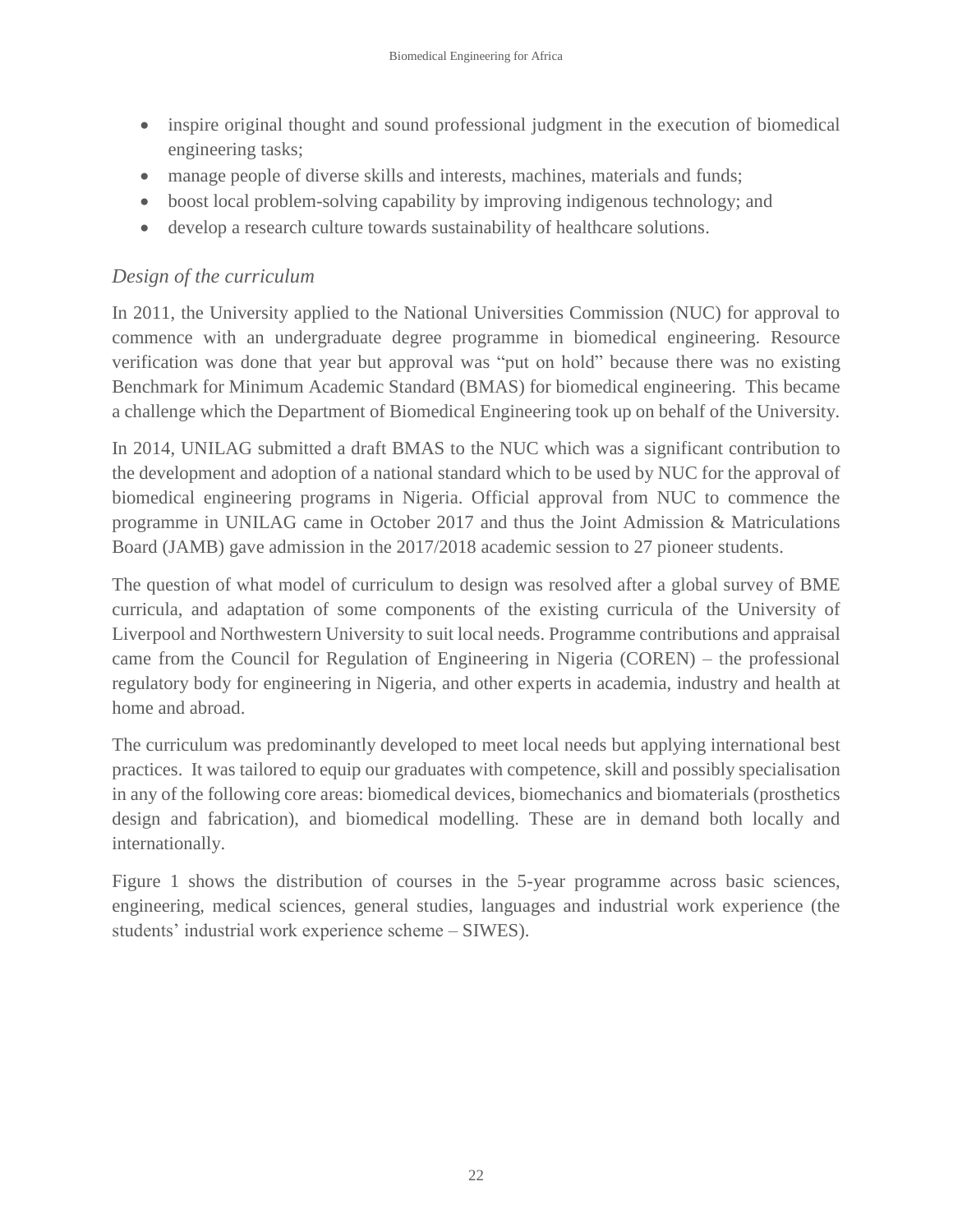

*Figure 1: Curriculum distribution for the undergraduate programme*

#### *Laboratories*

The Department of Biomedical Engineering believes that apart from the shared laboratories with other departments, it should have small units of the following labs:

- *Wet Lab*: where experiments are designed to acquaint students with the methods for acquisition, treatment, and reporting of quantitative information that describes the state of living systems.
- *Design and fabrication labs:* where students have access the tools of a prototyping lab and machine shop. They need to fabricate with various materials ranging from metals to wood, glass and plastic as they design new products and devices. A 3-D rapid prototyping facility is desirable.
- *Computational teaching laboratory*: where students have access to computational workstations installed with design software and integrated videoconferencing capabilities. Modelling and simulation training can be done in this lab.

The Department is hoping to add these facilities to the existing labs in the near future.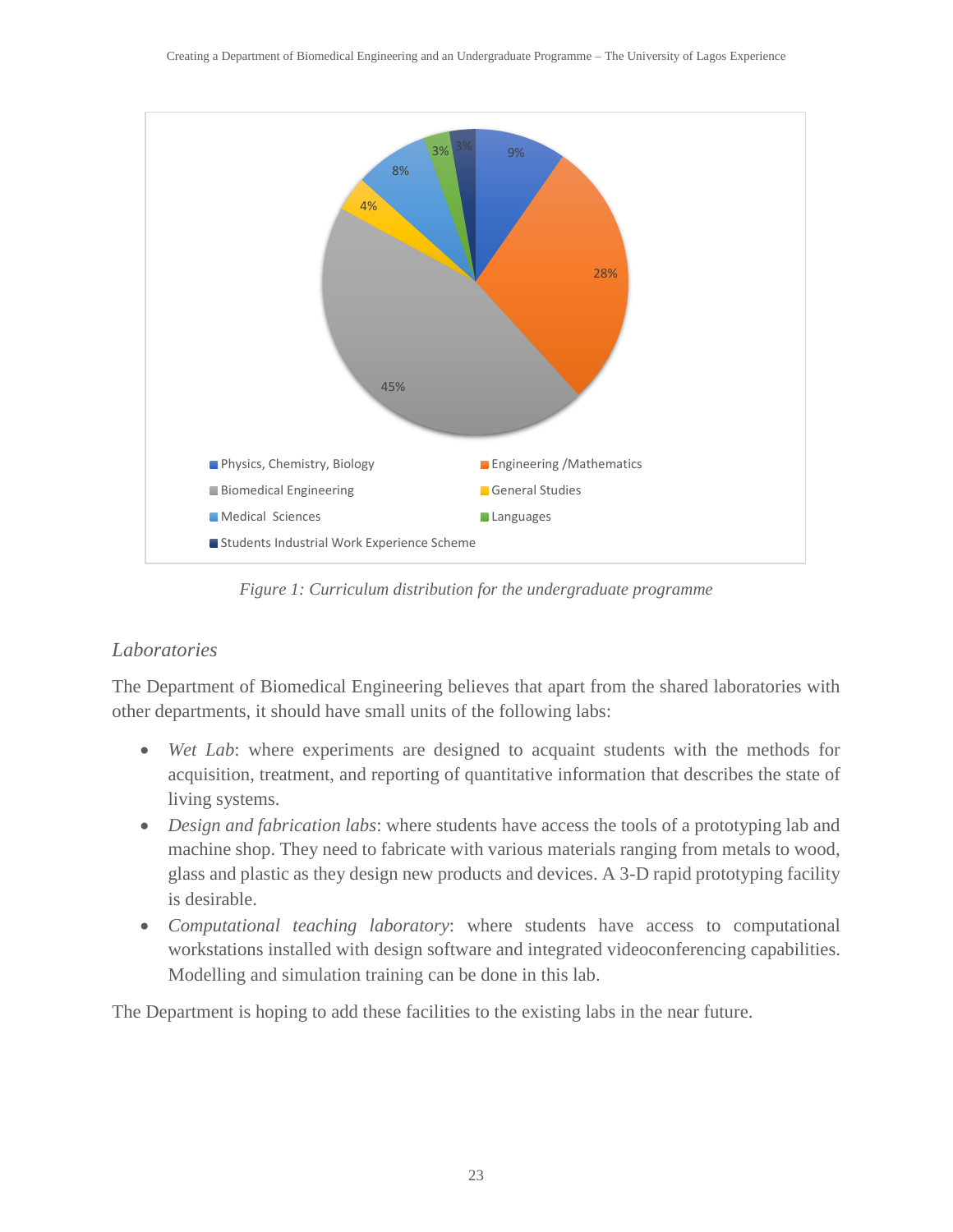## *Teaching staff*

The existing postgraduate programmes have provided the Department with lecturers able to teach the undergraduate courses. However, to reduce the burden on existing lecturers from collaborating departments (from the Faculties of Engineering and Basic Medical Sciences), more lecturers are being trained and recruited to teach BME undergraduate courses.

## **Research**

There is a paradigm shift in UNILAG from the traditional silos to a more robust interdisciplinary collaborative research culture. BME has been a flagship platform that has popularised collaborative research within the University and also with external partners, especially through the National Institutes of Health (NIH)-funded programme "Developing Innovative Interdisciplinary Biomedical Engineering Programs in Africa", in collaboration with Northwestern University, the University of Ibadan, and the University of Cape Town. This funding support lasted for 5 years. It afforded the academics involved in the BME programmes and others the opportunity for training visits to the Department of Biomedical Engineering at Northwestern University and other established BME programmes in the United States, as well as for training and project visits to the Division of Biomedical Engineering at the University of Cape Town. It is worthy of mention that the capacity building and training opportunities provided by this project to the benefit of academics from diverse faculties, has largely contributed to motivation for BME and commitment to building the Department of Biomedical Engineering.

The department is also part of the African Biomedical Engineering Consortium<sup>1</sup> and is participating in the African Biomedical Engineering Mobility (ABEM)<sup>2</sup> project which is funded by the Education, Audiovisual and Culture Executive Agency of the European Commission. ABEM grants scholarships to students to undergo postgraduate programmes and credit-seeking visits to partner institutions. It also facilitates staff exchanges between partner institutions. These will strengthen intra-Africa BME cooperation with the inherent benefits of partnership across institutions.

The BME programme is also being enhanced through NIH support under the Medical Education Partnerships Initiative (MEPI 2) grant, "Building Research and Innovation in Nigeria's Science" (BRAINS), which supports training and mentored research projects and junior faculty development.

At UNILAG's Department of Biomedical Engineering, our undergraduate training is aimed at producing engineers who are masters of integration, who know enough about different aspects of medicine and engineering to be able to bring the different knowledge areas and skills together in a practical manner. Although each lecturer has the academic freedom to research in their areas of

 $\overline{a}$ 

<sup>1</sup> https://abec-africa.org

<sup>2</sup> https://www.africanbmemobility.org